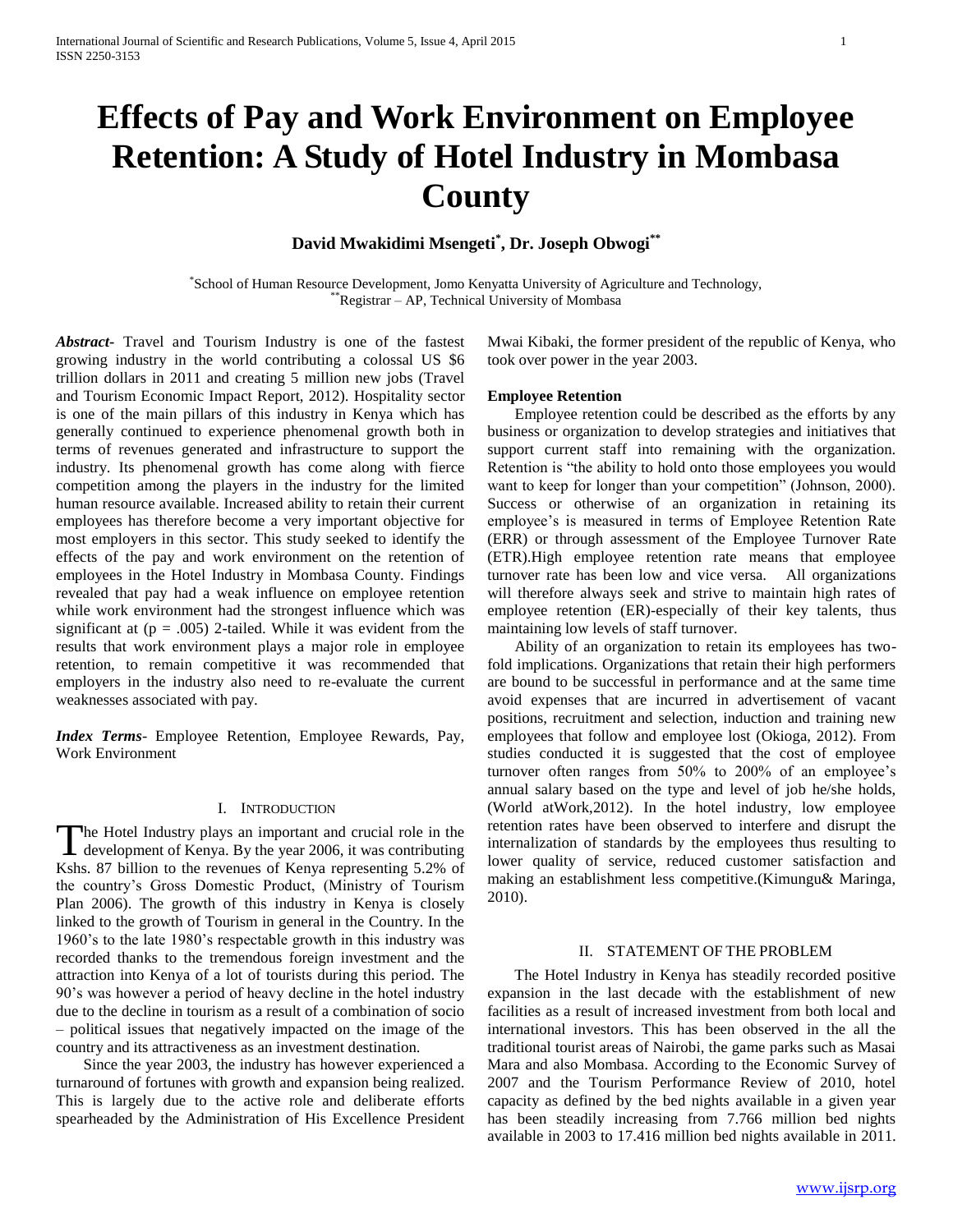This increase in capacity has been achieved through the construction of new hotel facilities and the re-opening of facilities which had been closed in the 1990's and the early 2000. With this expansion in the hotel industry, Managements of most facilities are increasingly facing the challenge of increased staff turnover with new entrants in the industry constantly "poaching" employees from other already existing hotel facilities. In a research conducted by Kuria, et al in 2011, labour turnover rates of 68% and 13% in three star and five star rated hotels respectively were observed in Nairobi. This challenge of high turnover is being experienced despite managements of hotel facilities initiating and implementing various strategies including: offering career advancements opportunities especially for key talent among other initiatives in order to help retain their employees. While previous studies on employee retention in the hotel industry and which have presented rewards as playing a critical role in employee turnover have been conducted in other industries including the hotel industry in other areas, there is no such research conducted to appreciate the effect of the various components of reward on employee retention in the hotel industry in Mombasa County Tourism area.

#### III. OBJECTIVES OF THE STUDY

## General Objective

 The general objective of this research therefore was to examine the effects of pay and work environment on employee retention of hotel workers in the Hotel Industry in Mombasa County tourism area.

#### **Specific Objectives**

- 1. To examine the effect of Pay on employee retention in the Hotel Industry in Mombasa County tourism area.
- 2. To determine the effects of Work Environment on employee retention in the Hotel Industry in Mombasa County tourism area.

#### **Significance of the Study**

 The findings of this research would be critical in shaping the HRM practice of hotels in the Mombasa County tourism area and specifically with regard to the design and implementation of reward strategies and systems.

#### **Scope of the Study**

 The scope of the study involved all the hotels within the Mombasa County. It was also limited in scope to investigating the effect of reward systems on employee retention in the hotels in Mombasa Count

# IV. LITERATURE REVIEW

#### **Pay**

 Pay consists of cash compensations which are directly provided by employers for the work performed by the employees. Pay consists of two main elements i.e. the base pay which is compensation given on the basis of some pre-defined rates e.g. amount of time spent on the job by the employee such as hourly weekly rates and pay contingent on the employee's performance e.g. merit increases, incentive pay, bonus pay etc. Of this two, base pay forms the largest component of the total reward package for most employees, (Green, 2010).

#### **Base Pay**

 Base pay may be expressed as an annual, weekly or hourly rate. The hourly rate is sometimes called the time rate system of payment. Base pay is categorized into either job-based pay where the base is related entirely to the value of the job rather than the person. On the other hand where the base pay is adjusted to take into account the levels of competency or skills it's known as person –based pay. (Armstrong, 2012).Job evaluation initiatives in determining base pay are intended to cater for internal relativities in arriving at the base pay levels while market survey and tracking of market rates are used for assessing external relativities that help in determining competitive base pay rates.

#### **Contingency Pay**

 Contingent pay is a nimble instrument that allows employers to pay for results they want by giving money to those who are fully contributing to the business objectives (Zingheim & Schuster, 2007). Thus unlike base pay, contingent pay and accompanying decisions are usually in line with the performance levels or desired results/ aspect achieved or exhibited by the employees. In contingency pay based on performance also referred to as Performance Related Pay (PRP), the consolidated pay increases or cash bonuses are based on the achievement of some agreed target by the employee (s) at the end of a stipulated period. In competence- based contingency pay, the reward decisions are made based on the level of some desired and identified competencies individual employees demonstrate while carrying out their roles. On the other hand in the contribution or skill based contingency pay both the levels of desired competencies and skills, exhibited by individual employees and their respective performance form the basis of the pay increase decisions to be made. In addition to the three approaches establishment of contingent pay systems in organizations, teamwork, quality and quantity produced based contingent pay systems have been developed and successfully implemented especially among organizations practicing high performance work systems (Ichniowski et al, 1997)

 Contingent pay systems and structures can be based at the individual, team or organization level depending on the organizational culture, the relationship of the contingent pay and other elements of reward and the objectives of the organizations. At the individual level, contingency pay is either included in the base pay paid to the employees and as such the individual pay progresses within the established pay range or it can be a variable pay in the form of a cash bonus which is paid separately from the base pay. At the team and organizational level contingent pay is linked to performance at these levels .This could take the form of either profits sharing whereby the employees get to share in the organizational profits realized over a given period of time or acquisition of organization shares (stock sharing) whereby employees get to share in the successes and risks of the organization (Al-Jarradi, 2011)

 Inclusion of the contingent pay element in total reward by most employers is aimed at among other reasons to; elicit greater work effort (input) or output from workers, attract better quality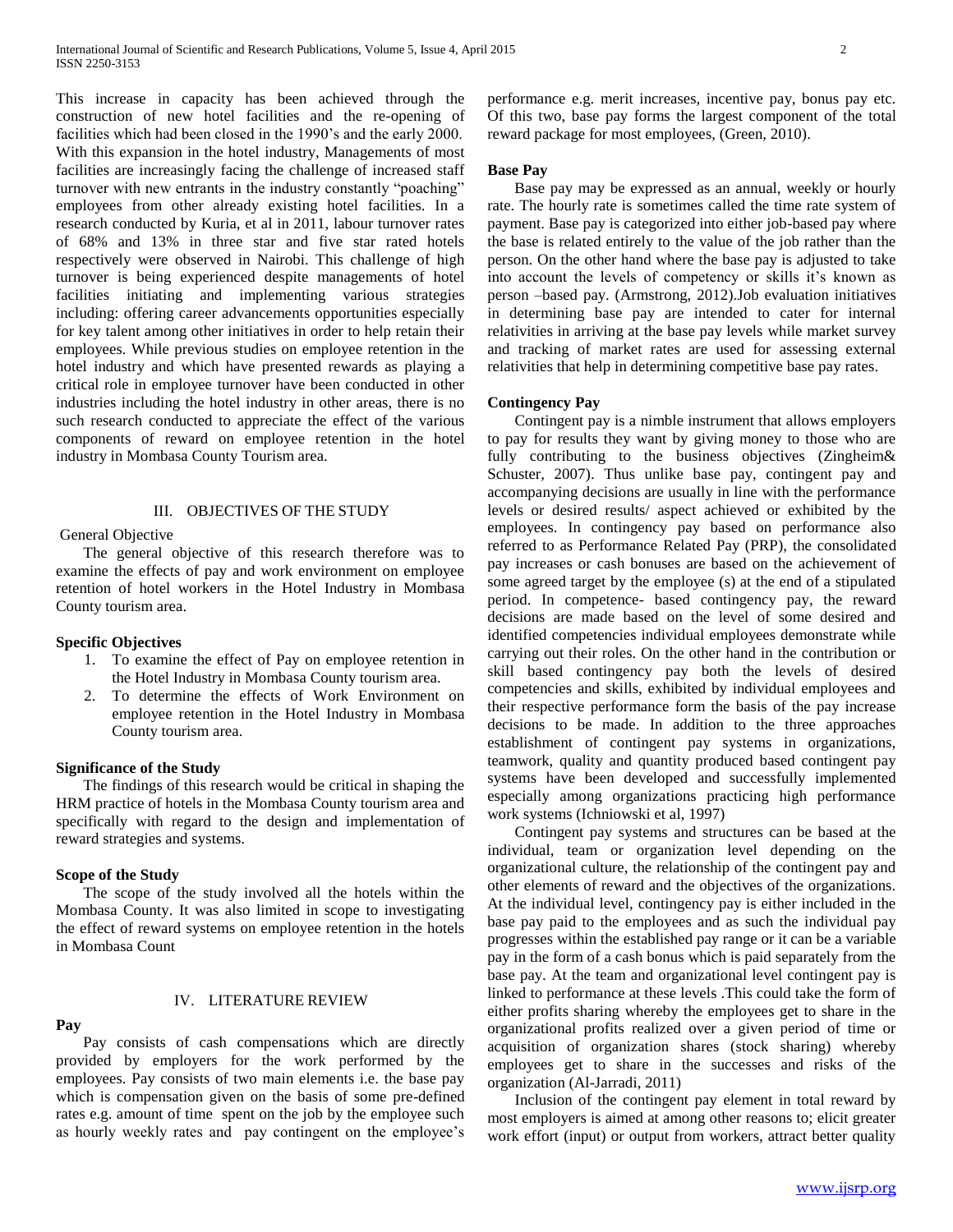employees to the organization, enhance employees commitment to the employing organization, introducing a stronger element of fairness into remuneration by rewarding those who work hardest or most effectively and to retain their workers. Organizations use one form of contingent pay system or the other so as to retain workers when labour markets are tight (Oyer, 2004). Despite the advantages of contingent pay, it has however been argued that such pay systems could lead to negative effects including increase in conflicts between workers, pursuit of individual goals by employees at the expense of organizational objectives and in cases of group based contingent pay arrangements the risk of free riders who despite their non or low performance get rewarded similar to their hardworking teammates.

# **Work Place Environment**

 Workplace environment includes not only the physical elements around the work area of an employee but also all things that form part of the employee's involvement with the work itself. World at Work, the Total Reward Association defines workplace environment as the total cluster of observable physical, psychological and behavioural elements in the workplace. A positive work environment is believed to make employees feel good about coming to work and provide the necessary motivation to sustain them throughout the day. This observation is echoed by Wells &Thellen (2002), who stress that organizations offering suitable levels of privacy and sound controls at the work place thereby improving levels of motivation and commitment in employees have an increased ability to satisfy and retain employees. Heneman (2007), also does allude to the fact that one of the most crucial element of any organizations total reward strategy is having a positive work environment.

#### **Employee Retention**

 Organizations need individuals who perform well and choose to remain as their employees. Retention is the ability of a company to keep valued employees who contribute to organizational success for as long as the relationship is mutually favourable (Al- Jarradi, 2011). Employee retention is one of the elements which influence the general employee mobility of labour in an organization, the other being employee turnover which can be considered as the other side of the same coin (Okioga, 2012). Employee retention means the existence of an on-going employment relationship, while employee turnover indicates the employee separation from a given employment relationships.

 Employee Retention is currently one of the critical issues in organizations as a result of changing dynamics and turbulence being experienced in the general work environment as a result of various phenomenon. Such phenomenon being experienced by organizations across the globe include massive lay-offs as a result of restructuring and business failures in certain sectors of economies leading to low staff morale and commitment. At the same time new jobs are being created in other sectors as new businesses are created leading to shortages in some professions particularly in the medical and services industries.

 Population demographic changes of decreasing new entrants into the workforce and gap between the highly educated and those with very little education have also helped to propel the employee retention issue to the level of being considered as a strategic business issue .This position is aptly captured by Barbara (2002) statement that, "In today's turbulent workplace, a stable workforce becomes a significant competitive advantage and that if an organization has unstable workforce conditions, it's forced to invest thousands of dollars in recruiting, orienting, training, overtime and supervision which comes right off the organizations bottom- line. When retention rates are low, extra time and money are spent on recruiting, selecting and training new employees that could have been spent on other activities like performance improvement or career development of employees (Abbasi, 2000).

 Therefore given the critical importance of employee retention to the performance and survival of organizations, human resource professionals are expected to regularly reevaluate their existing reward strategies and programmes to ensure that they address the employees' preferences for improved motivation and commitment. Providing jobs which are satisfying, clear career development opportunities, as much autonomy as is practicable and above all competent line management are some of the factors that play significant role in employee retention (Torrington et al, 2008). Other strategies believed to enhance employee retention include reward professionals: making counter- offers, increasing new hire offers, offering more frequent exceptions to reward policies and programmes and making attempts to "handcuff" key employees to the organization by offering stock options and other programs that make it difficult to leave (Scott et al, 2012).

In a recent survey by WorldatWork (2012), it is indicated that the 5 (five) most frequently used methods to retain key talent include: identifying key employees who are essential to the business (85%), discussing with key employees their future opportunities within the organization (80%), paying employees above the labour market (75%), creating a succession plan to replace individuals critical to success (74%) and developing employee who may replace key employees who may leave (73%).

# V. THEORETICAL AND CONCEPTUAL FRAMEWORK

 Employers and employees associations are usually typified by both material and non-material interchange between the parties. Most of the material aspects of the association between these two parties are usually agreed upon during the setting of the conventional relationship between the two parties. (Whitemener et al, 1998). The other non-material (intrinsic) aspects of the association between the employer and employee are usually a product of a host of responsibilities that develop in the course of interaction between the two parties.Herzberg's Two Factor theory on motivation and The Towers Perrin Model of Total Reward provides the theoretical background for this study. Armstrong &Murlis (2004), describe motivation as a goal directed behaviour brought about by the perception that a particular course of action is likely to lead to the attainment of a goal and a valued reward – one that satisfies their needs and wants.

#### **Fredrick Herzberg – Two factor theory**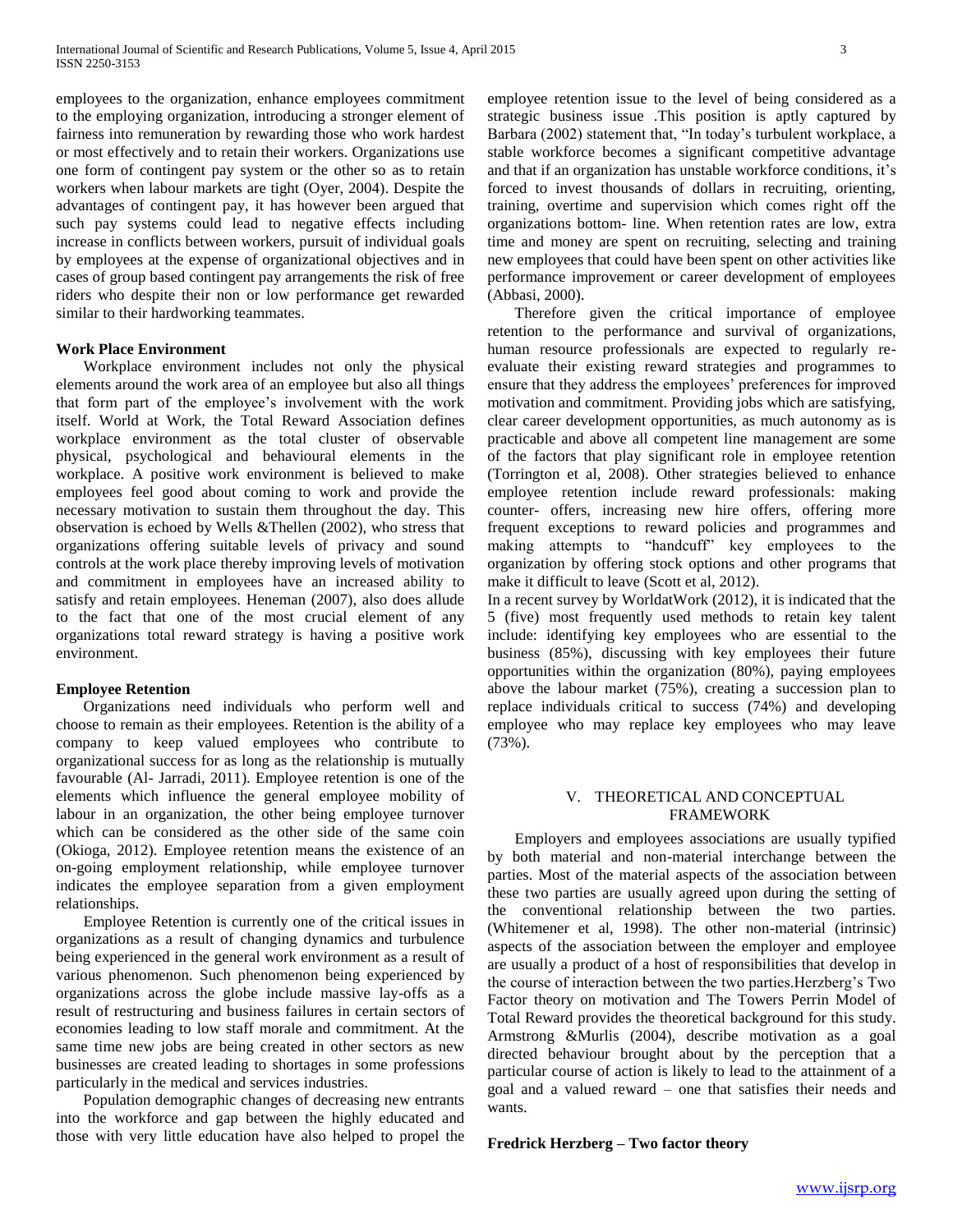Fredrick Herzberg's, two factor theory of motivation identifies two sets of factors namely: hygiene or maintenance factors and motivating factors which influence individual's attitudes towards work, Herzberg (1959). According to Herzberg, hygiene factors which he termed as dissatisfiers usually do little contribution to provide job satisfaction as their presence only prevents dissatisfaction but is not motivating to individuals. These factors are extrinsic in nature and are related to the condition under which a job is performed. Motivating factors on the other hand also termed as satisfiers act as forces of job satisfaction. Job satisfaction/dissatisfaction has long been recognized as a predictor of employee retention. These motivators according to Herzberg are intrinsic to the content of the job and are made up of elements including personal growth and development, design of the work itself, recognition and achievement among others.

# **Towers Perrin Model of Total Reward**

 According to Towers and Perrin (2001), this mix of both material and non-material interchange between employees and employer developed in an employment relationship is aimed at among others: averting employee exploitation of the employer, arousing some desired level of employee engagement and retaining productive employees. This mix of both material and non-material rewards has been described as the new pay or total rewards (Schuster &Zingheim, 1992). The structure of total rewards has developed overtime, with different individuals identifying different elements to make up total rewards. WorldatWork (2007), defines total rewards as consisting of the elements of compensation, benefits, work life, performance and recognition, development and career opportunities. Towers Perrin (2001), identifies four elements of pay and bonus, benefits, learning and development and the work environment which make up the Towers Perrin Model of Total Rewards. According to this model, these four components of reward are grouped into two main categories of tangible (financial) elements and relational (intangible or non-financial) elements of reward.

 For the purpose of this study the independent variables are pay and work environment components of reward while the dependent variable will be employee retention.





**Independent Variables Dependent Variable**

#### VI. RESEARCH METHODOLOGY

 The main aim of this study was to investigate the relationship between the various elements of rewards towards employee retention in the hotel industry in Mombasa County. The study used the correlation research design. Correlational study is a quantitative method of research where there are two (2) or more quantitative variables from the same group of subjects and you are trying to determine if there is a relationship between them (Waters, 2014).

#### **Population**

 The population for this study included the employees of the various hotel facilities in the County of Mombasa. The population was divided into two; management staff and nonmanagement staff working in the hotel facilities within the Mombasa County area.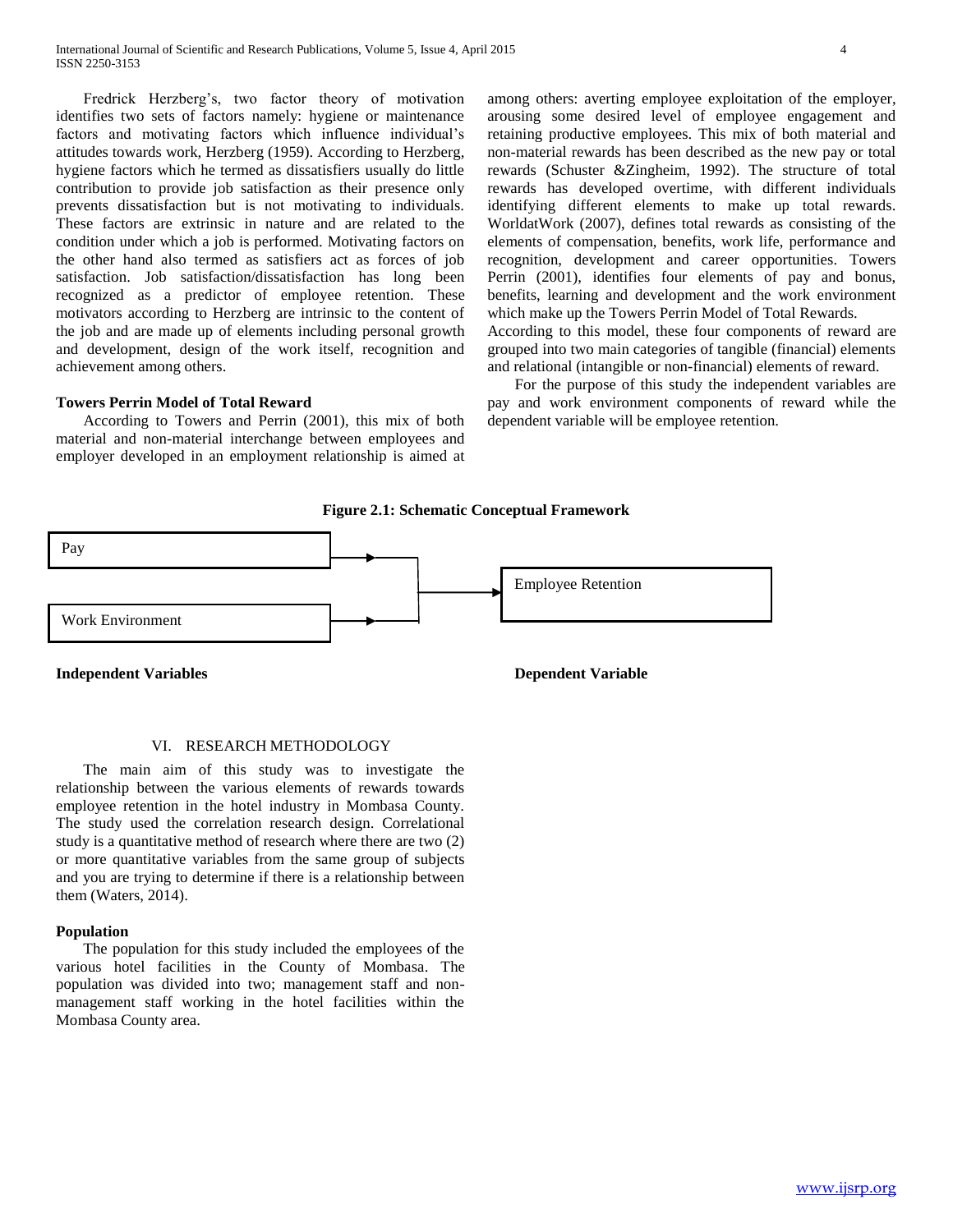# **Table 1: Target Population**

| <b>CATEGORY</b>            | <b>ACTUAL</b><br><b>POPULATION</b> | <b>WEIGHT</b> | <b>WEIGHTED</b><br><b>POPULATION</b> | <b>WEIGHTED</b><br>OЕ<br>$\frac{0}{0}$<br><b>TARGET POPULATION</b> |
|----------------------------|------------------------------------|---------------|--------------------------------------|--------------------------------------------------------------------|
| Management<br><b>Staff</b> | 475                                |               | 950                                  | 23.10%                                                             |
| Non-Management<br>Staff    | 3164                               |               | 3164                                 | 76.90%                                                             |
| <b>TOTAL</b>               | 3639                               |               | 4114                                 | 100%                                                               |

# **Sample Frame**

 The sampling frame for this study comprised of the management and non management staff within the hotel industry in Mombasa County. The management staff are responsible for control and management of the various operations in the organization. They are also expected to develop various polices and strategies to help drive the business of the organization.

# **Sample and Sampling Technique**

 A sample size of 347 employees was selected out of a total population of 3639 using the American National Examination Formulae as shown in Appendix V (NEA Research Bulleting, 1960 and (Krejcie& Morgan, 1970). The number of employees to make up the sample from each stratum were determined using the Neyman's Allocation formula with the results of the computation as shown in Table 2 below.

**Table 2: Sample Size**

| <b>CATEGORY</b>         | <b>SAMPLE SIZE</b> | <b>SAMPLE FRAME</b> |  |
|-------------------------|--------------------|---------------------|--|
| <b>Management Staff</b> | 80                 | 23.06%              |  |
| Non-Management Staff    | 267                | 76.94%              |  |
| <b>TOTAL</b>            | 347                | 100%                |  |
|                         |                    |                     |  |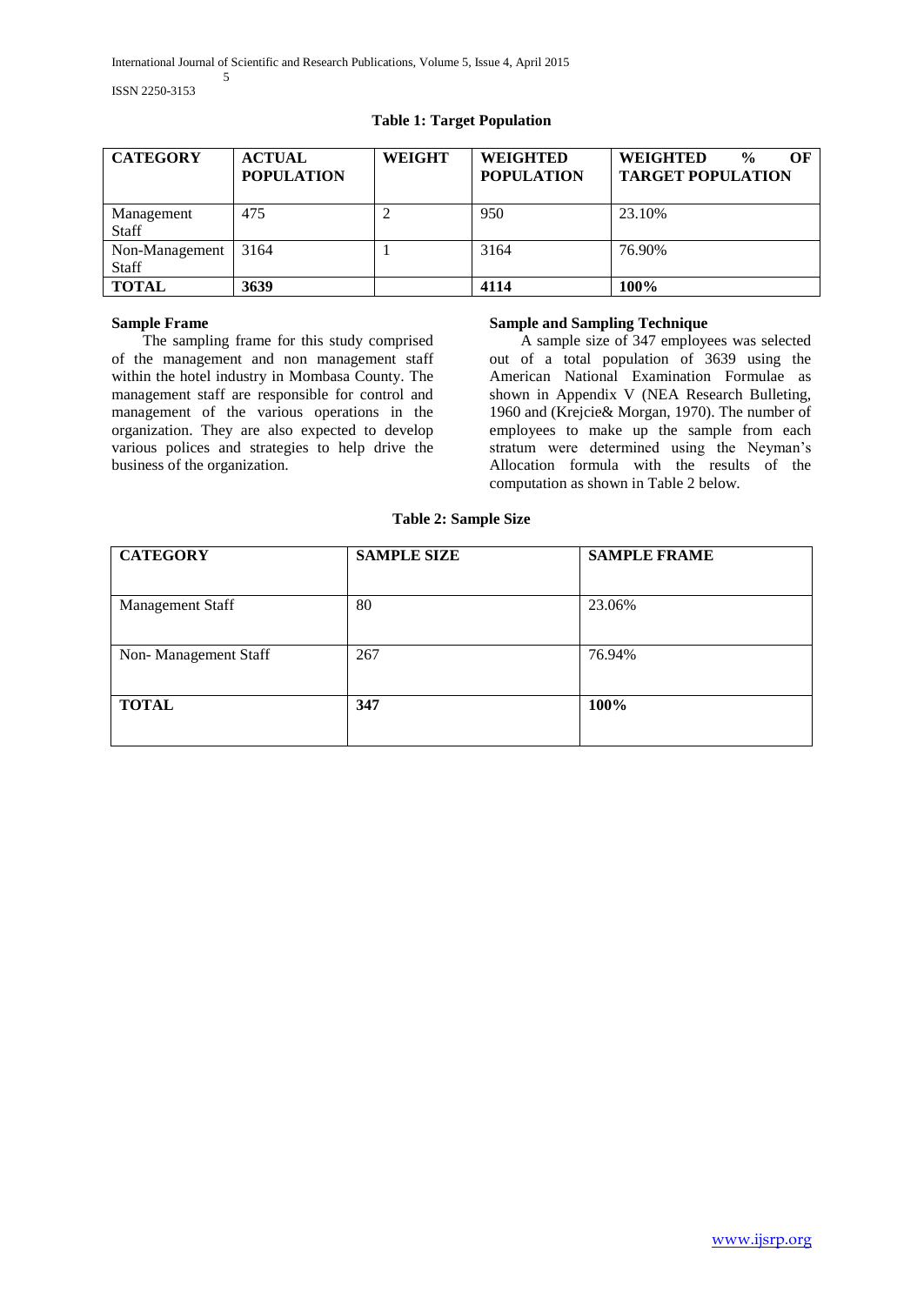#### **Research Instrument**

 The study collected primary data using a simple survey questionnaire which the subjects were asked to respond to the items provided. The survey questionnaire was split into three separate sections: Demographics sections which enlisted the participant's responses to aspects such as gender, name of hotel, age, level in the organization and number of years in current employment. Reward elements section which enlisted the participant's responses to the reward elements of pay, and work environment. The third section which enlisted the participant's responses as regards employee retention. Intention to leave measures developed by Jenkins (1993) and adopted by Mustapha (2009) and Abeyesekera (2007) was used to measure employee retention. A 5-point Likert Scale was used with the survey.

# Data Collection Procedure

 Data collection involved a self-administered questionnaire. The researcher distributed the questionnaires physically at the respondents' place of work. The researcher left the questionnaires with the respondents and picked them up later. Each questionnaire was coded and only the researcher knew which person responded. The coding technique was used for the purpose of matching returned, completed questionnaires with those delivered to the respondents.

### **Data Analysis and Presentation**

 The data collected was edited and the responses received coded to make the data actionable. The data collected was then quantitatively analyzed using various statistical methods including the Statistical Package for Social Sciences (SPSS). The outcomes of the descriptive statistics in terms of means, standard deviations, and correlations of all the variables were presented in a table format.

 Pearson's "r" correlation test was used to compute the degree of association between the various items of pay, workplace environment and employee retention.

#### VII. RESEARCH RESULTS AND DISCUSSION

#### **Demographic Characteristics**

 The profile of the hotel employees sampled covered length of service with the current hotel, job level (i.e. management or non-management), age and gender. The results are discussed in the subsequent sections.

#### **Length of Service**

 In assessing the length of service, the respondents were required to indicate how long they have been in employment in the current hotel. **Table 3** below shows the results of the responses provided. From the 111 respondents, the study revealed that 20.7 percent of employees in the hotels within Mombasa County have worked for their current employers for more than 10 years. 18.9 percent of employees have been in employment in the current hotels they are working in for between 7 years and 10 years, 37.8 percent of employees have worked for their current employers for between 3 years and 6 years while 22.5 percent of the employees in hotel within Mombasa County have been in employment with their current employer for less than 3 years.

#### **Table 3: Length of Service**

|       |                    | <b>Frequency</b> | Percent      | <b>Valid Percent</b> | <b>Cumulative</b> |
|-------|--------------------|------------------|--------------|----------------------|-------------------|
|       |                    |                  |              |                      | Percent           |
|       | Less than 3 years  | 25               | 22.5         | 22.5                 | 22.5              |
|       | 3 to 6 years       | 42               | 37.8         | 37.8                 | 60.4              |
| Valid | 7 to 10 years      | 21               | 18.9         | 18.9                 | 79.3              |
|       | More than 10 years | 23               | 20.7         | 20.7                 | 100.0             |
|       | <b>Total</b>       | 111              | <b>100.0</b> | 100.0                |                   |

#### **Job Level (i.e. Management or Non-Management)**

 In determining the job level of the respondents, they were required to state whether the position they hold is a managerial or non/managerial level position. As shown in **Table 4**below, 27.1

percent of employees are in Management level positions while 72.9 percent of the respondents are in non/management level positions.

| Table 4: Job Level in the Organization |  |
|----------------------------------------|--|
|----------------------------------------|--|

|                | <b>Frequency</b> | Percent | <b>Valid Percent</b> | <b>Cumulative</b><br>Percent |
|----------------|------------------|---------|----------------------|------------------------------|
| Management     | 30               | 27.1    | 28.0                 |                              |
| Non-Management | 81               | 72.9    | 72.9                 | 100.0                        |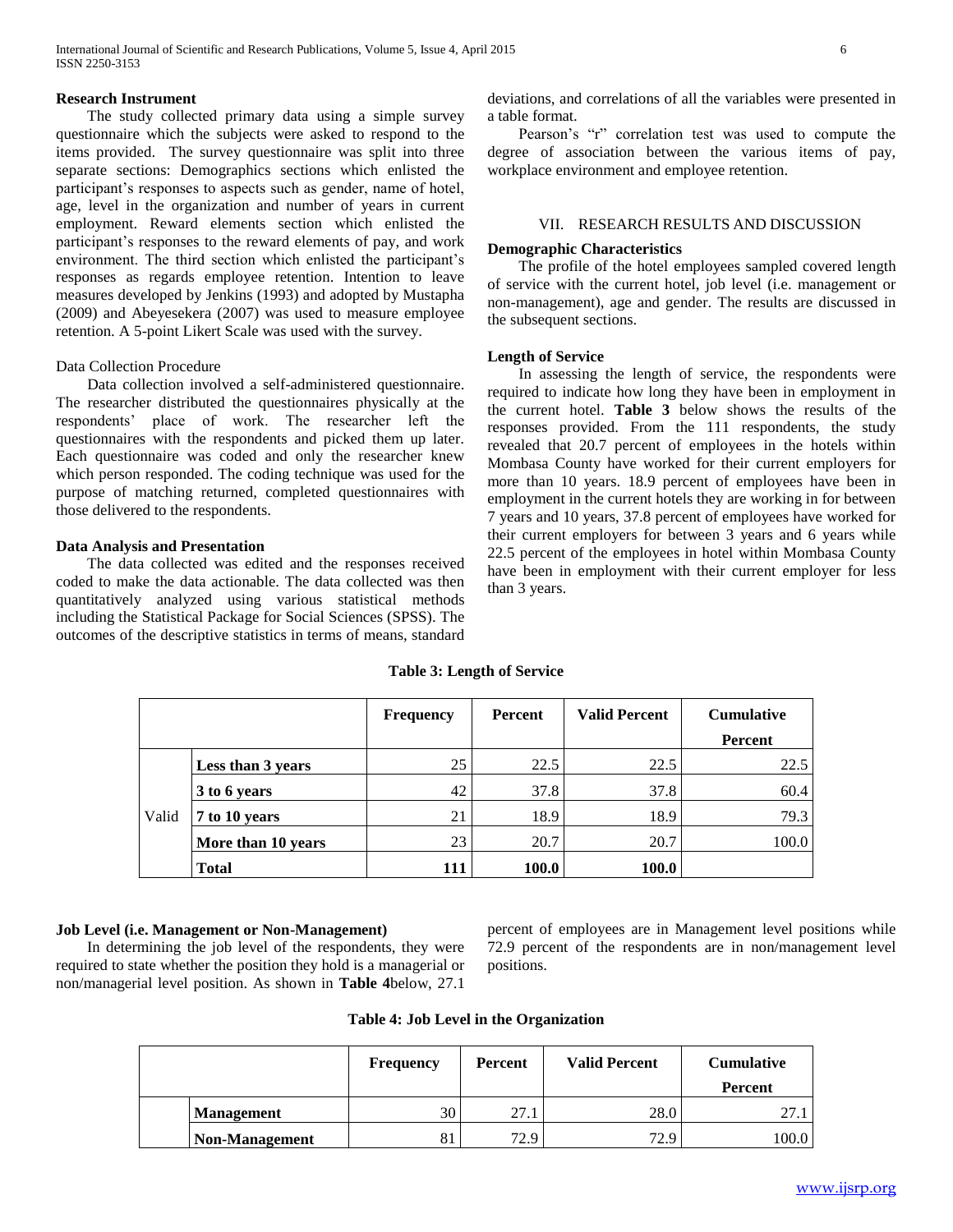#### **Age Profile**

 To assess the age profile of employees sampled, the respondents were required to state in which age group they fall in, and the results are recorded in **Table 5** below. 3.6 percent of the employees are within the 50 and 59 years age bracket, 23.4 percent are within the 40 and 49 years age bracket, 38.7 percent

of employees in the hotel industry in Mombasa County are within the 30 and 39 years age bracket, 30.6 percent of employees in the hotel industry are in the age bracket of between 20 and 29 years, while only 3.6 percent are under the age of 20 years.

|       |                       | <b>Frequency</b> | Percent      | <b>Valid Percent</b> | <b>Cumulative</b> |
|-------|-----------------------|------------------|--------------|----------------------|-------------------|
|       |                       |                  |              |                      | Percent           |
|       | <b>Under 20 years</b> | 4                | 3.6          | 3.6                  | 3.6               |
| Valid | $20 - 29$ years       | 34               | 30.6         | 30.6                 | 34.2              |
|       | $30 - 39$ years       | 43               | 38.7         | 38.7                 | 73.0              |
|       | $40 - 49$ years       | 26               | 23.4         | 23.4                 | 96.4              |
|       | $50 - 59$ years       | 4                | 3.6          | 3.6                  | 100.0             |
|       | <b>Total</b>          | 111              | <b>100.0</b> | <b>100.0</b>         |                   |

## **Gender Profile**

 Of the 111 respondents who completed the questionnaire, 53 individuals or 47.7 percent of the respondents were male and 58 or 52.3 percent were female as depicted in **Table 6 b**elow.

## **Table 6: Gender Profile**

|       |              | <b>Frequency</b> | Percent | <b>Valid Percent</b> | <b>Cumulative</b><br>Percent |
|-------|--------------|------------------|---------|----------------------|------------------------------|
|       |              |                  |         |                      |                              |
|       | <b>Male</b>  | 53               | 47.7    | 47.7                 | 47.7                         |
| Valid | Female       | 58               | 52.3    | 52.3                 | 100.0                        |
|       | <b>Total</b> | 111              | 100.0   | 100.0                |                              |

## **Correlation Results**

 It was observed from **Table 7** below that there is a statistically significant but fairly weak and positive relationship between pay and work environment ( $r = 0.334$ ,  $p < 0.05$ ), this results are consistent with those of an earlier study by

Phonansam (1995), on total compensation practices and their relationship to hospitality employee retention which concluded that work environment and pay must be viewed together or else the employees would be dissatisfied with the reward being offered

|            |                     | PAY | <i>'ORK ENVIRONMENT</i> |
|------------|---------------------|-----|-------------------------|
|            | Pearson Correlation |     |                         |
| <b>PAY</b> | $Sig. (2-tailed)$   |     |                         |
|            |                     |     |                         |
|            | Pearson Correlation |     |                         |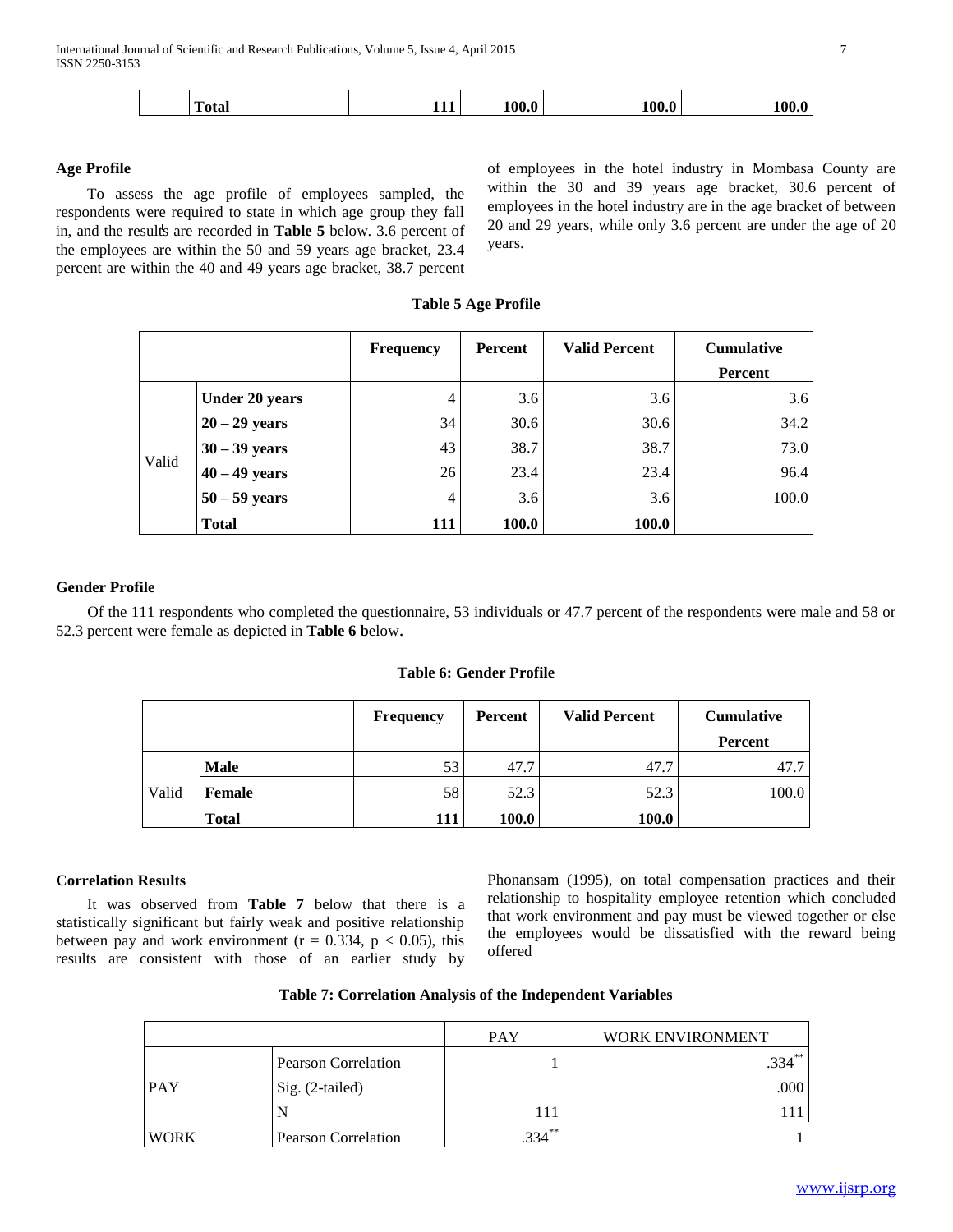| - 77<br>T<br>EN<br>טו<br>ப | $\sim$<br>$\Sigma$ 107<br>NIE.<br>auva<br>-<br>$\circ$ | .000    |              |
|----------------------------|--------------------------------------------------------|---------|--------------|
|                            | $\overline{\phantom{a}}$                               | -1<br>. | .<br>------- |

Regression Results and Discussion of Key Findings

# **A. Effect of Pay on Employee Retention**

 According to the descriptive statistics provided in **Table 9**, pay was evaluated on the basis of 4 statements which were assessed on a five point Likert scale from 'Strongly Disagree' to 'Strongly Agree'. The results show that statement 2 had the highest mean of 3.22 suggesting that the contingency/performance related aspect of the pay element in rewards is one which they most agreed upon as being established in most hotels. This position is supported by the existence of the traditional service charge arrangement in most hotels where employee get additional pay which are a form of gratuity to the employees realized from charging the guests/customers. However they seem to suggest that they largely disagree that there is equity in the base pay they earn relative to what others outside the organizations performing similar jobs earn and also relative to what others within the same hotel facilities performing other jobs earn, as indicated by the low means of 2.90 and 3.03 respectively as shown in **Table 9**.

 The perception of the lack of equity in pay is strongly supported by the general strong perception the employees have that they could get better pay should they move to other hotels to take up similar positions as indicated by the mean of 3.20 as shown in **Table 9** below**.** These findings of the respondent's perception of the pay they receive point to the fact that pay is one of the major issues behind the problem of low employee retention in the hotels in the county. These findings are consistent with earlier study by Kuria. &Ondigi(2012), of 493 non-management employees working in permanent terms in selected hotels where most of the respondents described their salaries as poor, a pointer to their dissatisfaction with their employers therefore constantly looking for greener pastures. Similarly, Logan (2008) argued that most employees leave their current employers usually in search of better opportunities in the form of better salaries and wages.

 The results of the regression analysis for the four measures of pay element in the hotel industry in Mombasa County, as shown in **Table 8**, indicate in overall weak but positive relationship with employee retention at  $(\beta = 0.098, p > 0.05)$ . This study findings seem to concur with those of a case study research which aimed at assessing the impact of employee turnover on customer service and competiveness of organizations in Kenya, which established that pay had only a 9.2 percent influence as a factor prompting staff to leave previous employers compared to career advancement which had 22.9 percent and working conditions which had 13.6 percent influence, Kimungu& Maringa, (2010). These findings also concur with a study of the factors affecting turnover intention of hotel employees in Taiwan where salary as an independent variable

was considered and the results indicated a coefficient value of 0.08 which was not significant thus showing that salary level of hotel employees will not significantly affect turnover, Lee, Huong& Zhao, (2012)

### **B. Effect of Work Environment on Employee Retention**

 According to the detailed descriptive statistics of the influence of work environment on employee retention, **Table 10** below shows that, on a scale of 1 to 5 where  $1 =$  strongly disagree and  $5 =$  strongly agree, most employees in the hotels study felt strongly that they had good working relationships with their supervisors with a mean of 3.91, and that they were usually accorded opportunities to use their own initiatives and talents in the course of their work. The employees felt that the working conditions provided by their employers were suitable and comfortable to work in with an overall mean of 3.86. In addition most respondents/employees felt that their employers were giving them ample support in trying to balance their social responsibilities and their work with a mean of 3.65. This is probably facilitated by the seasonality and fluctuations in the operations in most hotels which largely allows employers to release their staff during low tourist seasons. This findings are in sharp contrast to those in a study by (Kuria& Alice) 2012 who reported that working conditions was one of the major reasons for labour turnover in three star and five star rated hotels in Kenya with respondents citing long working hours with minimal pay thus negatively affecting their ability to balance work and family demands, lack of the choice of the shift they could work in and cruelty from their supervisors as some of the contributors to the poor working conditions.

 The regression analysis results as shown in **Table 8**, reveal a statistically significant positive relationship between work environment and employee retention ( $\beta$  = 0.456, p- value = 0.05). These results are consistent with the study by May, Lau & Johnson (1999), which suggested that organizations offering better quality work life are likely to have a leverage when hiring and retaining valuable work force. It also concurs with a study by (Huang et al, 2007) on the influence of work – life balance on the turnover intentions of auditors, which proved that an improved work-life balance reduces intention of turnover of auditors and thus improve the organizations retention ability. In summary, the study found out that while pay has an effect on employee retention, it was however very weak. On the other hand work environment has the strongest and positive effect on employee retention for Hotels in Mombasa County with a beta factor of  $\beta$  = 0.456. This means that 1 unit change in work environment has a 45.6 percent impact on employee retention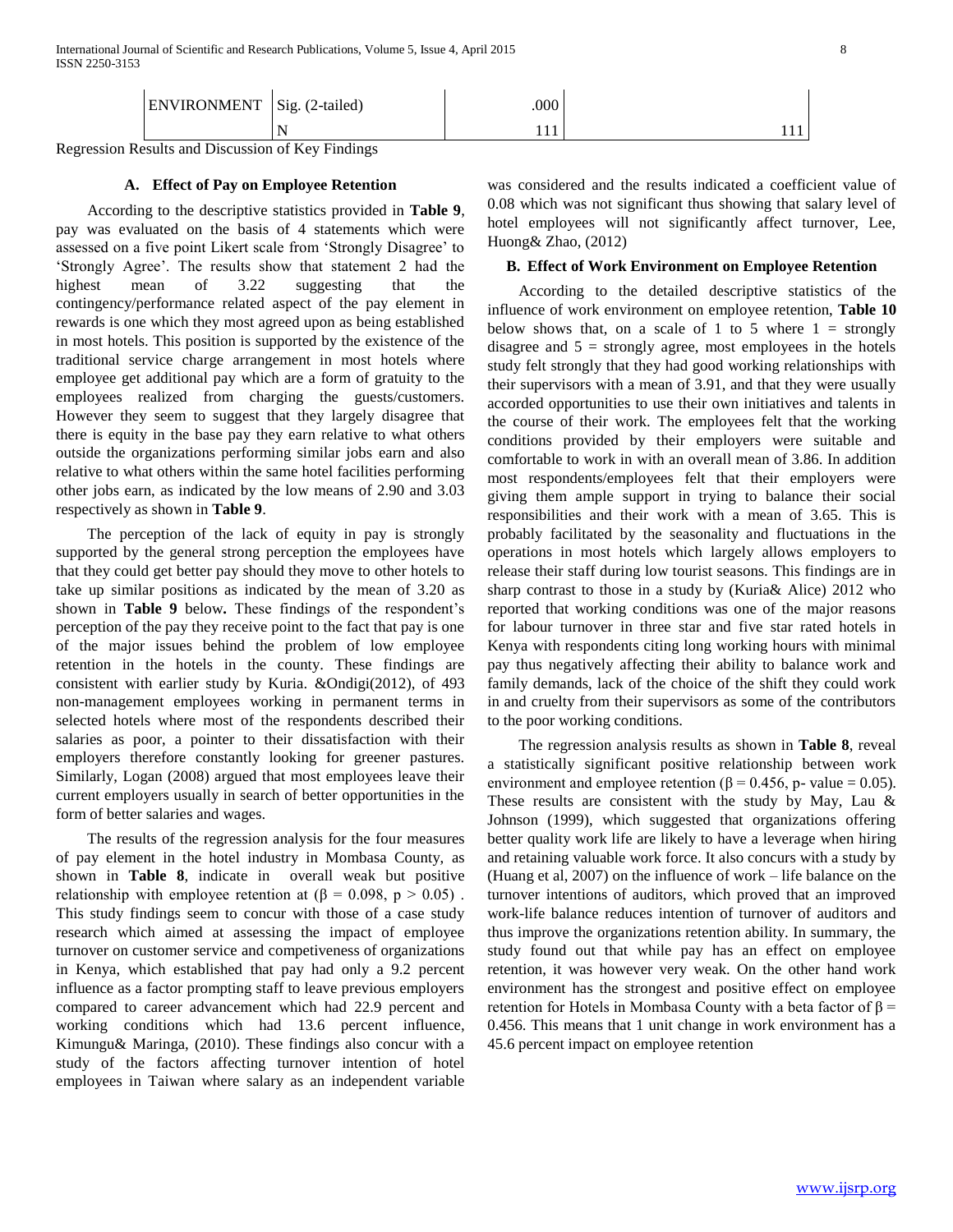| <b>Model</b> |                                           |       | <b>Unstandardized</b><br><b>Coefficients</b> |             |       | Sig. |  |
|--------------|-------------------------------------------|-------|----------------------------------------------|-------------|-------|------|--|
|              |                                           | B     | <b>Std. Error</b>                            | <b>Beta</b> |       |      |  |
|              | (Constant)                                | 1.650 | .365                                         |             | 4.517 | .000 |  |
|              | <b>PAY</b>                                | .098  | .077                                         | .120        | 1.268 | .208 |  |
|              | <b>WORK</b><br><b>ENVIRONMENT</b>         | .456  | .102                                         | .300        | 2.876 | .005 |  |
|              | a. Dependent Variable: EMPLOYEE RETENTION |       |                                              |             |       |      |  |

# **Table 8: Regression Analysis – Coefficients**

# **Table 9: Detailed Descriptive statistics for Pay**

|                                                                                                                             | N   | Mean | Std.      | Cronbach's Alpha if Item Deleted |
|-----------------------------------------------------------------------------------------------------------------------------|-----|------|-----------|----------------------------------|
|                                                                                                                             |     |      | Deviation |                                  |
| <b>PAY</b>                                                                                                                  |     |      |           |                                  |
| Amount of pay I receive for my job is about equal to<br>others doing similar work in other hotels                           | 111 | 2.90 | .990      | .900                             |
| If I do good work, I can count on making more money<br>(incentives for performance like service charge,<br>commission etc.) | 111 | 3.22 | 1.268     | .898                             |
| My Salary is fair for my responsibilities                                                                                   |     | 3.03 | 1.013     | .895                             |
| I could get better pay if I move to a comparable job in<br>another hotel                                                    |     | 3.20 | 1.292     | .907                             |

# **Table 10: Detailed Descriptive statistics of Work Environment**

|                                                                      | N   | Mean | Std.      | Cronbach's Alpha if Item |
|----------------------------------------------------------------------|-----|------|-----------|--------------------------|
|                                                                      |     |      | Deviation | Deleted                  |
| <b>WORK ENVIRONMENT</b>                                              |     |      |           |                          |
| If I do good work I can count on being promoted.                     | 111 | 3.47 | 1.086     | .899                     |
| The Hotel gives enough recognition for well done work.               | 111 | 3.68 | .964      | .896                     |
| The hotel provides suitable and comfortable working                  |     |      |           |                          |
| conditions (working space, sitting arrangement, ventilation          |     | 3.86 | .899      | .898                     |
| and air conditions.                                                  |     |      |           |                          |
| On my job, I have sufficient opportunities to use my personal        |     | 3.75 | 1.013     | .897                     |
| talents and use my initiatives.                                      |     |      |           |                          |
| For a large part I determine how I work.                             | 111 | 3.72 | 1.011     | .897                     |
| I have a good working relationship with my supervisor.               | 111 | 3.91 | 1.014     | .898                     |
| My Supervisor supports me in balancing my family and work<br>demand. |     | 3.65 | 1.149     | .898                     |